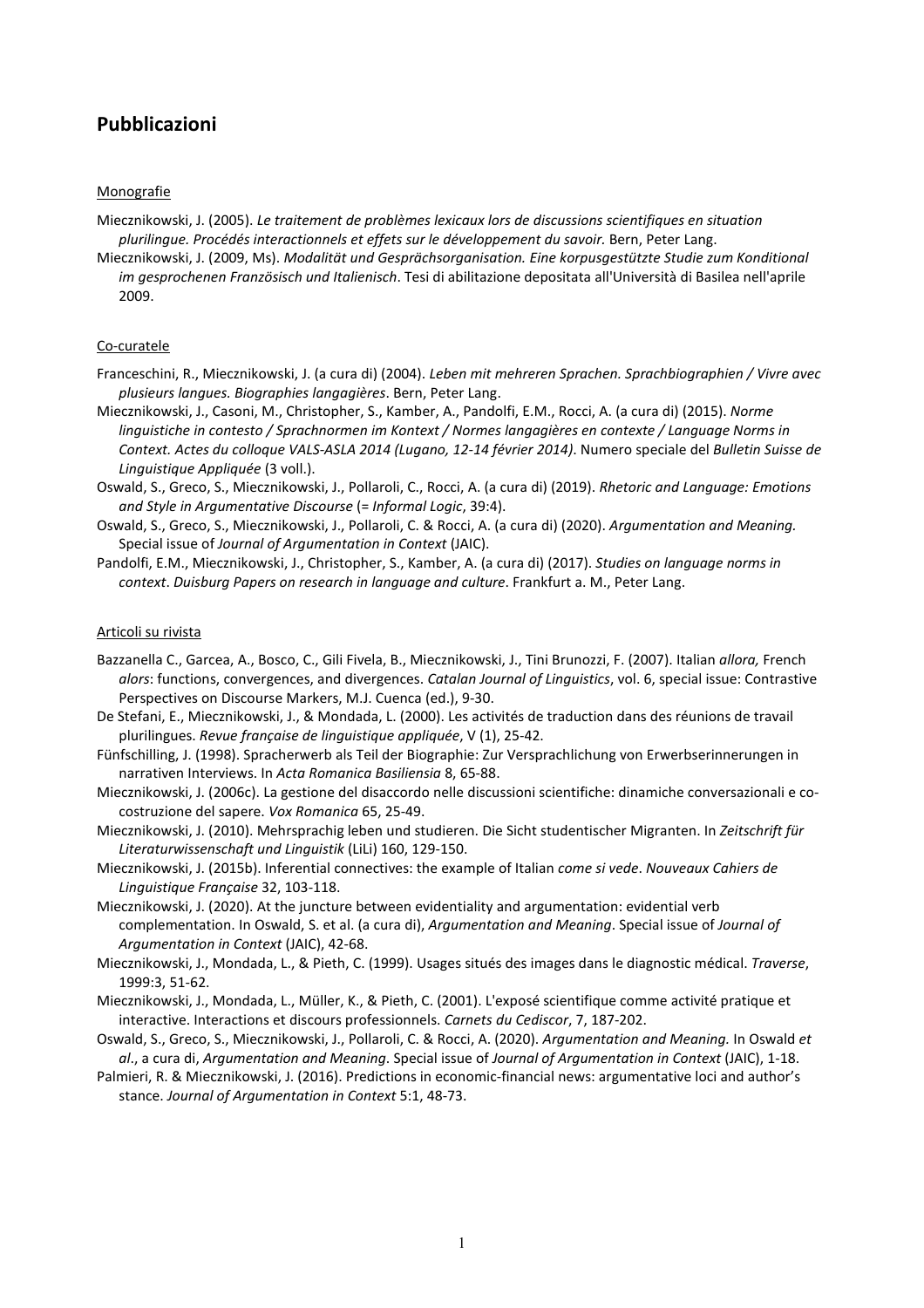#### Contributi a volumi collettivi

- Bazzanella, C., Miecznikowski, J. (2009). Central/peripheral functions of *allora* and 'overall pragmatic configuration', in Mosegaard Hansen, M.-B., Visconti, J. (eds.), *Current Trends in Diachronic Semantics and Pragmatics* (107- 121), Oxford, Emerald.
- Franceschini, R., & Miecznikowski, J. (2004). "Wie bin ich zu meinen verschiedenen Sprachen gekommen?" Ein Vorwort. In Franceschini, R., Miecznikowski, J. (Hrsg./éds.). *Leben mit mehreren Sprachen. Sprachbiographien / Vivre avec plusieurs langues. Sprachbiographien / Biographies langagières* (pp. VII-XXI). Bern, Peter Lang.
- Miecznikowski, J. (2001b). Scientific vocabulary in use: negotiating words and constructing discourse objects. In E. Németh T. (ed.), *Pragmatics in 2000. Selected Papers from the 7th International Pragmatics Conference, Budapest, July 2000* (pp. 430-444). Antwerpen, International Pragmatics Association.
- Miecznikowski, J. (2004). Sprachbiographische Interviews im Vergleich: Anfangspunkte des Erwerbs von Zweitsprachen. In Franceschini, R., Miecznikowski, J. (Hrsg./éds.). *Leben mit mehreren Sprachen. Sprachbiographien / Vivre avec plusieurs langues. Sprachbiographien / Biographies langagières* (pp. 187-209). Bern, Peter Lang.
- Miecznikowski, J. (2006a). The lexicographical representation of gender in the Microsoft Word Thesaurus: Polish. In E-M. Thüne, S. Leonardi & C. Bazzanella (eds.), *Gender, Language and New Literacy: a Multilingual Analysis* (pp. 123-138). London: Continuum.
- Miecznikowski, J. (2007). Modality and conversational structure in French. In Berlin, L. (ed.), *Theoretical Approaches to Dialogue Analysis*. *Selected Papers from the IADA Chicago 2004 Conference* (pp. 49-60). Tübingen, Max Niemeyer.
- Miecznikowski, J. (2009a). Tratti attenuativi e rafforzativi del condizionale italiano con i verbi performativi. In: Gili Fivela, B. e Bazzanella, C. (a cura di), *Fenomeni di intensità nell'italiano parlato* (pp. 115-126). Firenze, Franco Cesati.
- Miecznikowski, J. (2015a). L'argomentazione nelle recensioni on-line. In: B. Gili Fivela, E. Pistolesi e R. Pugliese (a cura di), *Parole, gesti, interpretazioni. Studi linguistici per Carla Bazzanella* (pp. 57-78), Roma, Aracne.
- Miecznikowski, J. (2016). An experience that apparently differs a lot from mine". Evidentials in discourse: the case of gastronomic discussions. In S. Greco, M. Danesi (eds.), *Case studies in Discourse Analysis* (pp. 270-298). München, Lincom Europa.
- Miecznikowski, J. (2017b). Marquage grammatical, lexical et textuel de la futurité dans la presse économique italienne. In: Laura Baranzini, Juan Sánchez Méndez e Louis de Saussure (a cura di), *Le futur dans les langues romanes* (pp. 199-232), Bern, Peter Lang.
- Miecznikowski, J. (2018a). Evidential and argumentative functions of dynamic appearance verbs in Italian: the example of *rivelare* and *emergere*. In: Oswald, S., Herman, T., Jacquin, J. (Hg.), Argumentation and Language – Linguistic, Cognitive and Discursive Explorations (pp. 73-105). Amsterdam, Springer.
- Miecznikowski, J. (2018b). Vista, visioni, *evidence*. In: Bologna, C., Prandi, S., Pusterla, F. (a cura di), *Tutti riceviamo un dono. Per festeggiare i dieci anni dell'Istituto di studi italiani di Lugano* (pp. 124-129). Bellinzona, Casagrande.
- Miecznikowski, J. & Bazzanella, C. (2007). The attenuating conditional: context, appropriateness and interaction. In Fetzer, A. (ed.), *Context and appropriateness: micro meets macro* (pp. 203-233). Amsterdam, John Benjamins.
- Miecznikowski, J., & Mondada, L. (2001 b). Les pratiques d'écriture dans la recherche scientifique: planifier et rédiger collaborativement des arguments. In M.-M. de Gaulmyn, R. Bouchard, A. Rabatel (éds.), *Le processus rédactionnel. Ecrire à plusieurs voix* (pp. 195-219). Paris, L'Harmattan.
- Miecznikowski, J. & Musi, E. (2015b). Verbs of appearance and argument schemes: Italian *sembrare* as an argumentative indicator. In: F. van Eemeren & B. Garssen (eds.), *Reflections on Theoretical Issues in Argumentation Theory* (pp. 259-278), Amsterdam, Springer.
- Miecznikowski, J. & Musi, E. (2017). Genre norms and variation in online reviews: the dimension of information source. In: Pandolfi, E.M. *et al., Studies on language norms in context*. Duisburg Papers on research in language and culture (pp. 303-336). Frankfurt a. M., Peter Lang.
- Miecznikowski, J., & Pepin, N. (2003). L'intégration des forums via internet dans l'enseignement universitaire: un regard réflexif. In L. Mondada, S. Pekarek Doehler (eds.), *Plurilinguisme – Mehrsprachigkeit – plurilingualism. Enjeux identitaires, socio-culturels et éducatifs. Festschrift pour Georges Lüdi* (pp. 197-208). Tübingen, Francke.
- Miecznikowski, J., Rocci, A., Zlatkova, G. (2012). L'argumentation dans la presse économique et financière italienne. In: Gautier, L. (a cura di), *Les discours de la bourse et de la finance* (pp. 65-83). Tübingen, Francke (serie: Forum für Fachsprachen-Forschung).
- Miecznikowski, J., Rocci, A., Zlatkova, G. (2013). Le funzioni inferenziali e polifoniche dell'avverbio epistemico italiano *forse*. In: Pirazzini, D. e Schiemann, A. (eds.), *Dialogizität in der Argumentation. Eine multidisziplinäre Betrachtung* (pp. 201-230). Bonner Romanistische Arbeiten 108. Frankfurt a. M., Peter Lang.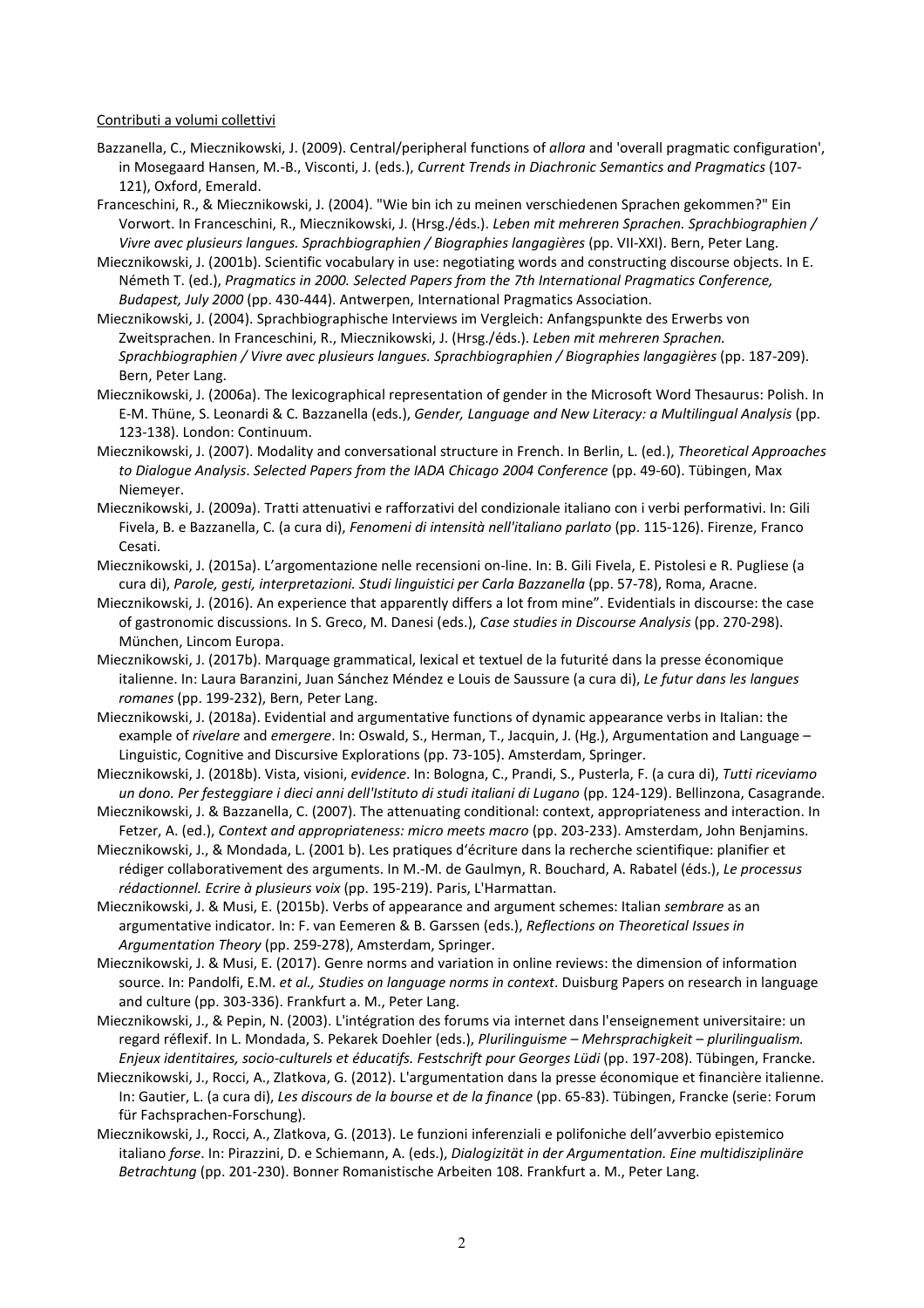## Contributi ad atti di convegno

- Bazzanella, C., Bosco, C., Gili Fivela, B., Miecznikowski, J., Tini Brunozzi, F. (2008a). Polifunzionalità dei segnali discorsivi, sviluppo conversazionale e ruolo dei tratti fonetici e fonologici. in Pettorino, M., Giannini, A., Vallone, M., Savy, R. (a cura di), *La comunicazione parlata*, vol. II (pp. 934-963), Liguori, Napoli.
- Bazzanella, C., Bosco, C., Gili Fivela, B., Miecznikowski, J., Tini Brunozzi, F. (2008b). Segnali discorsivi e tipi di testo: il caso di *allora*. In: Cristina Bosisio, Bona Cambiagli, Emanuela Piemontese, Francesca Santulli (a cura di), *Aspetti linguistici della comunicazione pubblica e istituzionale* (pp. 239-265), Guerra, Perugia.
- Miecznikowski, J. (2001a). Parallelen in der Darstellung von Sprachkontakt und -erwerb: zwei biographische Interviews. In T. Keller, F. Raphaël (éds.), *Biographies au Pluriel* (pp. 215-226). Strasbourg: Presses Universitaires de Strasbourg.
- Miecznikowski, J. (2006b). La collaboration interdisciplinaire: gestion de perspectives divergentes et construction d'un espace de travail commun. In Keller, Th. & Raphaël, F. (Hrsg.), Lebensgeschichten, Exil, Migration. Récits de vie, exil, migration (pp. 127-146). Berlin, Berliner Wissenschafts-Verlag.
- Miecznikowski, J. (2006d). Reprendre les mots de l'interlocuteur: Séquences métalexicales et circulation des objets de savoir dans des groupes de recherche. In Lopez-Muñoz, J.-M., Marnette, S. & L. Rosier (éds.), *Dans la jungle*  des discours: genres de discours et discours rapporté, Cádiz, 11 - 13 mars 2004 (pp. 249-260). Paris, L'Harmattan.
- Miecznikowski, J. (2008a). Gli usi del condizionale nel parlato italiano e francese. In Pettorino, M., Giannini, A., Vallone, M., Savy, R. (a cura di), *La comunicazione parlata*, vol. II, pp. 865-902, Liguori ed., Napoli.
- Miecznikowski, J. (2008b). I verbi modali 'volere', 'potere' e 'dovere' come attivatori presupposizionali. In: Cresti, E. (a cura di), *Prospettive nello studio del lessico italiano: atti del 9. congresso SILFI (Firenze, 14-17 giugno 2006)* (pp. 351-360). Firenze, Firenze University Press.
- Miecznikowski, J. (2011). Construction types and argumentative functions of possibility modals: evidence from Italian. In Eemeren, Frans van, Garssen, Bart, Godden, David & Mitchell, Gordon (eds.), *[Proceedings of the 7th](http://rozenbergquarterly.com/issa-proceedings-2010-construction-types-and-argumentative-functions-of-possibility-modals-evidence-from-italian/)  [Conference of the International Society for the Study of Argumentation](http://rozenbergquarterly.com/issa-proceedings-2010-construction-types-and-argumentative-functions-of-possibility-modals-evidence-from-italian/)* (pp. 1284-1297). Amsterdam, Rozenberg/Sic Sat.
- Miecznikowski, J. (2017a). Predicati di percezione ed evidenzialità in italiano: l'esempio di *impressione*. In: Bruno Moretti, Elena Maria Pandolfi, Sabine Christopher, Matteo Casoni (a cura di), Linguisti in contatto II. Atti del convegno, Bellinzona, 19-21 novembre 2015, pp. 242-259. Bellinzona, Osservatorio linguistico della Svizzera italiana.
- Miecznikowski J., Gili Fivela, B. & Bazzanella C. (2009). Words in context. Agreeing and disagreeing with *allora*. In G. Gobber et al. (a cura di): *Word Meaning in Argumentative Dialogue*, vol. 1 (= *L'analisi linguistica e letteraria* XVI, 2008/1, special issue), 205-218.
- Miecznikowski, J. & Kamber, A. (2015). Volume 2 Introduction. In: J. Miecznikowski et al. (a cura di), *Norme linguistiche in contesto / Sprachnormen im Kontext / Normes langagières en contexte / Language Norms in Context. Actes du colloque VALS-ASLA 2014 (Lugano, 12-14 février 2014)*. Numero speciale del *Bulletin Suisse de Linguistique Appliquée*, vol. 2., pp. 7-12.
- Miecznikowski, J., Mondada, L., Müller, K., & Pieth, C. (1999). Gestion des asymétries et effets de minorisation dans des discussions scientifiques plurilingues. In *Actes du Colloque "Langues minoritaires en contexte", Coire 21- 23.9.98*, Bulletin Suisse de Linguistique Appliquée, 69 (2), 167-187.
- Miecznikowski, J., & Mondada, L. (2001 a). Comment construit-on des objets de savoir dans des réunions de recherche plurilingues? In S. Cigada, S. Gilardoni, & M. Matthey (éds.), *Comunicare in ambiente professionale plurilingue* (pp. 217-240). Lugano: Edizioni dell'USI.
- Miecznikowski, J. & Musi, E. (2015a). Verbs of appearance and argument schemes: Italian *sembrare* as an argumentative indicator. In: *Proceedings of the 8th Conference of the International Society for the Study of Argumentation, Amsterdam, July 1-4, 2014* (pp. 971-985). Amsterdam, Rozenberg/Sic Sat. [http://rozenbergquarterly.com/issa-proceedings-2014-verbs-of-appearance-and-argument-schemes-italian](http://rozenbergquarterly.com/issa-proceedings-2014-verbs-of-appearance-and-argument-schemes-italian-sembrare-as-an-argumentative-indicator/)[sembrare-as-an-argumentative-indicator/](http://rozenbergquarterly.com/issa-proceedings-2014-verbs-of-appearance-and-argument-schemes-italian-sembrare-as-an-argumentative-indicator/)
- Miecznikowski, J.& Musi, E. (2015c). Genre norms and variation in online reviews. In: J. Miecznikowski et al. (a cura di), *Norme linguistiche in contesto / Sprachnormen im Kontext / Normes langagières en contexte / Language Norms in Context. Actes du colloque VALS-ASLA 2014 (Lugano, 12-14 février 2014)*. Numero speciale del *Bulletin Suisse de Linguistique Appliquée*, vol. 2, pp. 141-159.
- Miecznikowski, J. & Pandolfi, E. M. (2015). Atti del colloquio Vals-Asla "Norme linguistiche in contesto", Lugano, 12- 14 febbraio 2014 – Introduzione. In: J. Miecznikowski et al. (a cura di), *Norme linguistiche in contesto / Sprachnormen im Kontext / Normes langagières en contexte / Language Norms in Context. Actes du colloque VALS-ASLA 2014 (Lugano, 12-14 février 2014)*. Numero speciale del *Bulletin Suisse de Linguistique Appliquée*, vol. 1., pp. 1-5.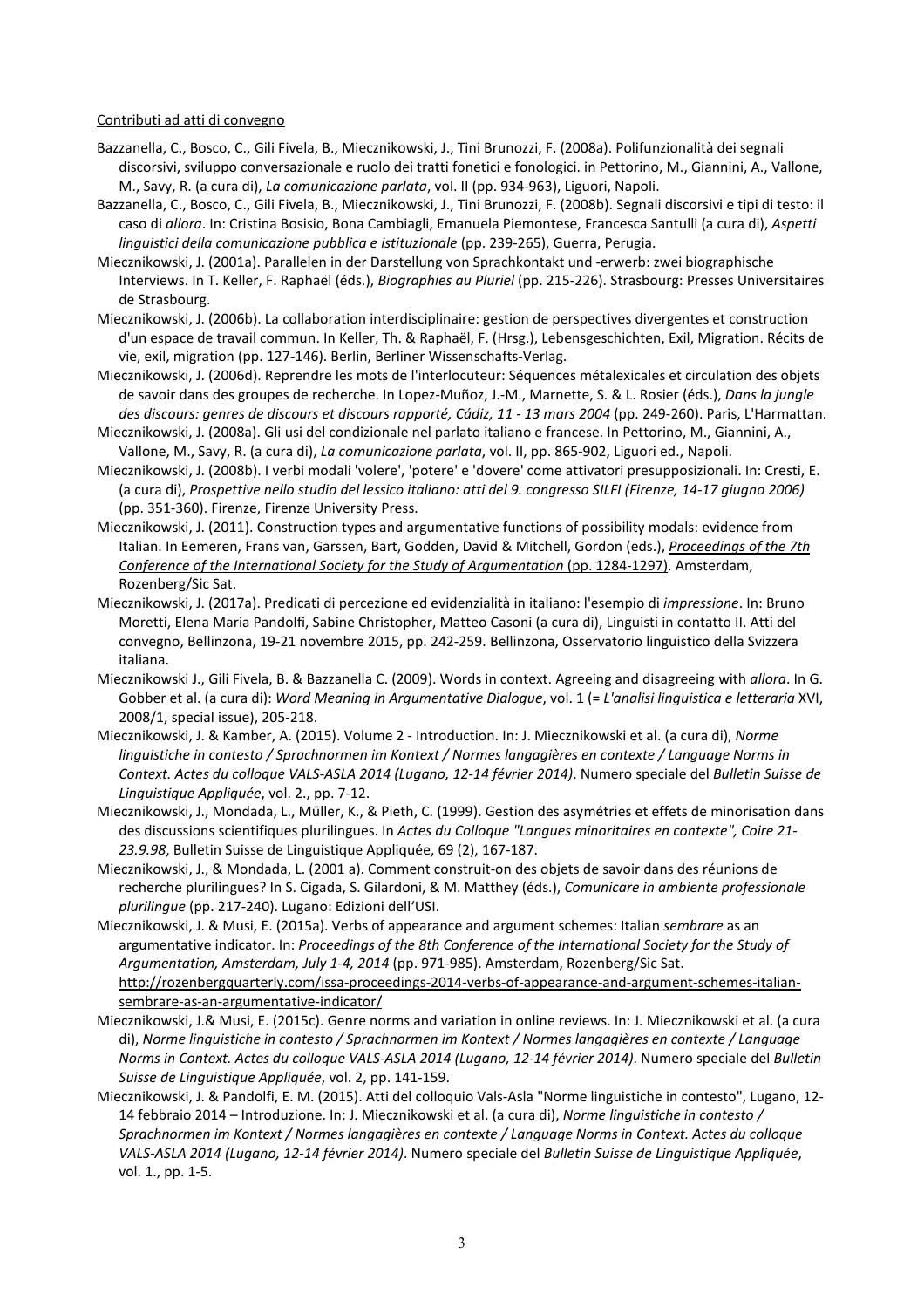## **Recensioni**

- Miecznikowski, J. (1999). C. Wadensjø: Interpreting as interaction. In *Bulletin suisse de linguistique appliquée* 70, 109-112.
- Miecznikowski, J. (2002). M. Bilger (ed.): Corpus. Méthodologie et applications linguistiques. *Bulletin suisse de linguistique appliquée* 75, 119-122.
- Miecznikowski, J. (2006e). C. Bazzanella: Linguistica e Pragmatica del linguaggio. Un'introduzione. *Vox Romanica* 65, 200-203.

Miecznikowski, J. (2009b). Marina Sbisà: Detto non detto: Le forme della comunicazione implicita. Book review for *Journal of Pragmatics* 41:7, 1451-1454.

Miecznikowski, J. (2010). Jan Renkema: Discourse, of course. *Studies in Communication Sciences* 10:1.

## Altro

Miecznikowski, J. (2009c). 'Recita il testo...': il rinvio a fonti scritte nella stampa economico-finanziaria. Relazione presentata al Colloquio ISI "Carta canta", Lugano, 31 gennaio 2009. *Working paper* accessibile su <http://www.modality-in-argumentation.ils.com.usi.ch/>

- Miecznikowski, J., Battaglia, E., Geddo, C. (2021). Addressee-centered evidential markers in talk-in-interaction. The case of Italian 'vedere'+'che' constructions. OSF. August 31. osf.io/uz5v8.
- Miecznikowski, J. (2014). Vorwort. *Bulletin Suisse de Linguistique Appliquée* 100, 1-2.
- Pandolfi, E.M., Miecznikowski, J., Christopher, S., Kamber, A. (2017). Editors' preface. In: Pandolfi, E.M. *et al., Studies on language norms in context*. *Duisburg Papers on research in language and culture* (pp. 7-11). Frankfurt a. M., Peter Lang.
- Pollaroli, C., Greco, S., Oswald, S., Miecznikowski, J., Rocci, A. (2020). Introduction to the Special Issue. In Pollaroli et al., a cura di, *Rhetoric and Language: Emotions and Style in Argumentative Discourse* (= *Informal Logic*, 39:4), 287-300.

#### In corso di stampa

- Miecznikowski, J. (in corso di stampa). Routines discursives évidentielles dans les présentations de l'état de l'art en chirurgie. In Luodonpää, M., Grossmann, F. & Tutin, A. (a cura di), *Les routines discursives dans le discours scientifique oral et écrit.* Grenoble, UGA Editions.
- Miecznikowski, J., (in corso di stampa). Deutsch-italienischer Sprachkontakt in der Schweiz im 20. Jahrhundert: Schweizerische Italienischlehrbücher als Zeitzeugnisse. In Hüning, Matthias, Maitz, Péter & Franceschini, Rita (a cura di), *Historische Aspekte der Mehrsprachigkeit*.
- Dendale, P. & Miecznikowski, J. (in corso di stampa). On inferential evidentiality (part I): Is 'evidential' inference abductive? In Marta Carretero (ed.), *Evidentiality and Epistemic Modality: Conceptual and Descriptive Issues.* Bern / Frankfurt a.M., Peter Lang.

Miecznikowski, J. (in corso di stampa). Italian *non vedo / non si vede* + indirect wh-interrogative clause ('I don't see why / what / how...') as a marker of disagreement. In *Journal of Pragmatics.*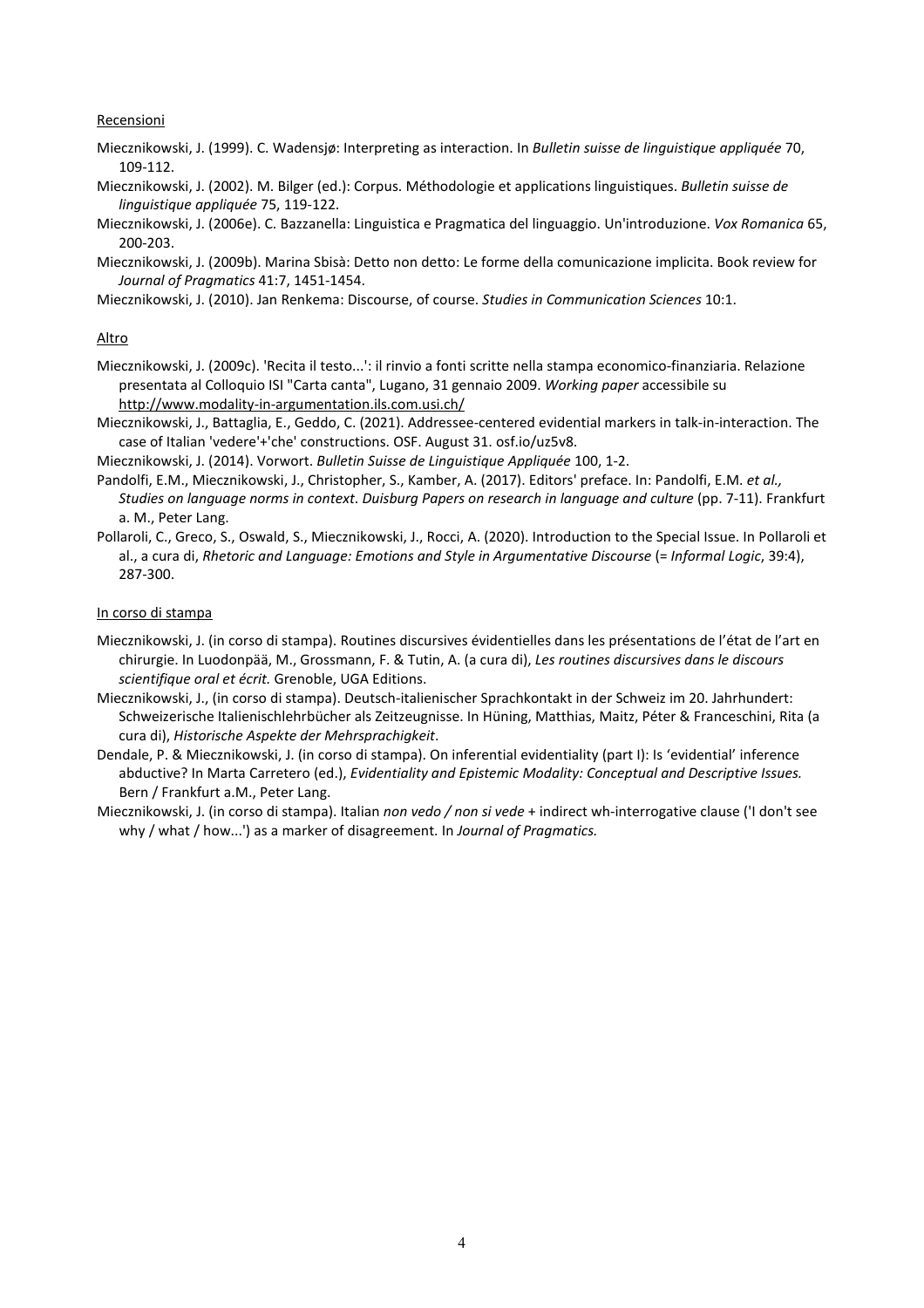# **Presentazioni a convegni**

- *6th International Pragmatics Conference*, Reims, 19.-24.7.1998 L. Mondada, J. Miecznikowski, K. Müller, C. Pieth: "L'exposé comme activité pratique" L. Mondada, J. Miecznikowski, K. Müller, C. Pieth: "La construction interactive du discours scientifique en situation plurilingue" (poster)
- *Riunione del gruppo di interesse VALS-ASLA "Fachsprachenforschung"*, Coira, 22.9.1998 L. Mondada, J. Miecznikowski, K. Müller, C. Pieth "La construction interactive du discours scientifique: présentation d'un projet en cours"
- *1. Tage der Schweizer Linguistik*, Universität Bern, 5.-6.11.1999 J. Miecznikowski: "Négociation de dénominations dans des discussions scientifiques"
- *Rencontre interdisciplinaire "Le processus rédactionnel. Écrire à plusieurs voix",* Université Lyon 2, dic. 1999 J. Miecznikowski & L. Mondada: "Les pratiques de l'écriture dans la recherche scientifique: planifier et rédiger collaborativement des arguments"
- *Eucor-Graduiertenkolleg "Interkulturalität"*, Albert Ludwigs-Universität, Freiburg i.Br., 5.4.2001 J. Miecznikowski: "Akademische Zusammenarbeit im Oberrheingebiet: Praktizierte und thematisierte Mehrsprachigkeit"
- *Vom Komparatismus zum Interkulturellen. Lebenserzählung und Krisensituation*", Strasbourg, 8.-9. 3.2002 J. Miecznikowski: "La collaboration interdisciplinaire: gestion de perspectives divergentes et construction d'un espace de travail commun"
- *Linguistikkreis der Universität Basel*, 12.11.2002 J. Miecznikowski: "Terminologie und Konzeptbildung. Über den Umgang mit Fachtermini in geisteswissenschaftlichen Forschungsgruppen"
- *International Conference on "Linguistic evidence"*, Universität Tübingen, 29.-31.1.2004 J. Miecznikowski: "Investigating discourse and interaction structuring functions of the conditional in French: conversation analytical and corpus linguistic methods in contrast" (poster)
- *Deuxième colloque international et interdisciplinaire Ci-Dit "Dans la jungle des discours (genres de discours et discours rapporté)"*, Universidad de Cádiz, du 11 au 13 mars 2004 J. Miecznikowski: "Reprendre les mots de l'interlocuteur: Séquences métalexicales et circulation des objets de savoir dans des groupes de recherche dans les sciences humaines"
- *IADA Workshop: "Theoretical approaches to dialogue analysis", University of Chicago, 30.3.-3.4.2004* J. Miecznikowski: "Modality and conversational structure in French*"*
- *3. Tage der Schweizer Linguistik*, Bern, 1.-2.10.2004 J. Miecznikowski: "Konversationsanalytische und korpuslinguistische Analyse mündlicher Daten. Ein Beispiel: diskurs- und interaktionsstrukturierende Funktionen des Conditionnel im Französischen"
- *9th International Pragmatics Conference*, Riva del Garda, 10.-15.7.2005 C. Bazzanella & J. Miecznikowski: "Conditional, context, and complexity"
- *Congresso internazionale "La comunicazione parlata"*, Università Federico II, Napoli, 23-25.2.2006 J. Miecznikowski: "Funzioni tematiche e sequenziali del condizionale nell'italiano e francese parlato" C. Bazzanella, C. Bosco, B. Gili Fivela, J. Miecznikowski, F. Tini Brunozzi: "Polifunzionalità dei segnali discorsivi, sviluppo conversazionale e ruolo dei tratti fonetici e fonologici"
- *Lo studio dell'interazione: incontri di analisi dei dati*, Università di Bologna, 15.3.2006 J. Miecznikowski: "Doing being polemic nelle discussioni scientifiche"
- *12. Arbeitstagung zur Gesprächsforschung*, Universität Mannheim, 29.-31.3.2006 J. Miecznikowski: "Die Rolle von Modalmarkern beim Ausdruck des Grads an Musterkonformität von Gesprächshandlungen"
- Workshop, Università libera di Bolzano, 8.5.2006 J. Miecznikowski "La gestione del disaccordo nelle discussioni scientifiche: dinamiche conversazionali e cocostruzione del sapere"
- *IX congresso SILFI "Prospettive nello studio del lessico italiano, Firenze, 15-17 giugno 2006* J. Miecznikowski: "I verbi modali volere, potere e dovere come attivatori presupposizionali"
- *4. Tage der Schweizer Linguistik*, Universität Basel, 20.-21.11.2006: J. Miecznikowski: "Grammatikalisierung von sprecher- und interaktionsbezogenen Funktionen: das Beispiel des hypothetisch-bewertenden Conditionnel im gesprochenen Französisch und Italienisch"
- Colloque de recherche au Centre de Linguistique appliquée, Université de Neuchâtel, 23.11.2006 J. Miecznikowski: "Constructions au conditionnel: fonctions au niveau de l'organisation du discours et de l'interaction"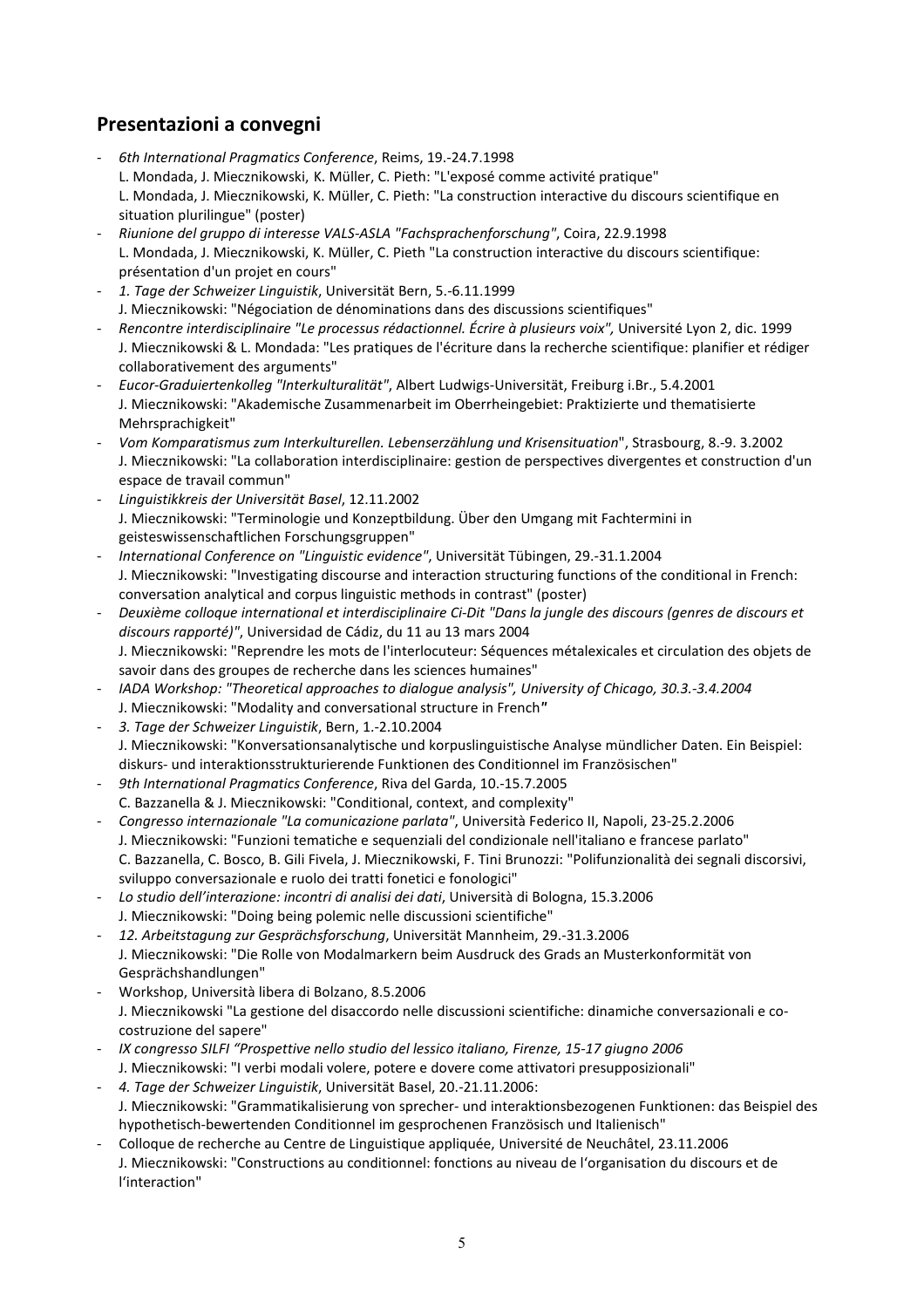- *VII Congresso della Associazione Italiana di Linguistica Applicata (AItLA)*, Milano, 22.-23.2.2007 C. Bazzanella, C. Bosco, B. Gili Fivela, J. Miecznikowski, F. Tini Brunozzi: "Segnali discorsivi e tipi di interazione"
- *ICHL 2007, 18th International Conference on Historical Linguistics,* Université du Québec à Montréal, 6.-11.8.2007
- C. Bazzanella & J. Miecznikowski: "Central/peripheral functions of *allora* and 'overall pragmatic configuration'" - IADA Workshop "Word meaning in argumentative dialogue" – Milano, 15.-17.5.2008
- J. Miecznikowski, B. Gili Fivela, C. Bazzanella: "Words in context. Agreeing and disagreeing with *allora*"
- *Giornate di studio PRIN "Fenomeni di intensità nell'italiano parlato"*, Università di Salento, Lecce, 6.-7.6.2008 J. Miecznikowski: "Tratti attenuativi e rafforzatori del condizionale con i verbi performativi"
- *Colloquio ISI "Carta canta"*, USI, Lugano, 31.1.2009: J. Miecznikowski: "'Recita il testo...': il rinvio a fonti scritte nella stampa economico-finanziaria".
- *Chronos9. Colloque International sur le temps, l'aspect et la modalité,* Université Diderot Paris 7, 2.-4.9.2009 J. Miecznikowski & G. Zlatkova: "Italian *sembra/ pare* vs *sembrerebbe/parrebbe*: Modal, evidential and argumentative aspects"
- *XXXI Romanistentag*, Universität Bonn, 27.10.-1.11.2009 J. Miecznikowski: "Costrutti al condizionale e mitigazione in italiano e in francese"
- *Regards plurilingues sur les discours de la bourse et de la finance*, Université de Bourgogne, 26.2.2010 A. Rocci, J. Miecznikowski & G. Zlatkova: "L'argumentation dans la presse économique et financière italienne"
- *VII International conference of the International Society for the Study of Argumentation*, Universiteit van Amsterdam, 29.6.-2.7.2010
- J. Miecznikowski: "Construction types and argumentative functions of possibility modals: evidence from Italian - *XXXII Romanistentag*, Humboldt-Universität, Berlin, 25.-28.9.2011
- J. Miecznikowski, A. Rocci, Gergana Zlatkova: "Le funzioni polifoniche, modali e argomentative dell'avverbio italiano *forse*"
- *L'expression du futur en italien, espagnol et français*, Université de Neuchâtel, 6.11.2012 J. Miecznikowski: "Envisager le futur dans les prévisions économiques: ressources grammaticales et lexicales en italien"
- *Vals Asla Meeting "Language Norms in Context"*, Lugano, 12.02.2014.
- J. Miecznikowski & E. Musi: "Text genres adapted to new contexts: the case of online reviews".
- *La perception en langue et en discours. Colloque international de Sciences du langage*, Varsavia, 24.04.2014. J. Miecznikowski & E. Musi: "Verbes de perception et évidentialité inférentielle: l'exemple de *vedere* en italien".
- *Chronos 11. International Conference on Actionality, Tense, Aspect, Modality/Evidentiality*, Scuola normale superiore di Pisa, 16.06.2014.

J. Miecznikowski & E. Musi: "Perception predicates and inferentiality: the examples of the Italian *vedere* and *sembrare*".

- *VIII International conference of the International Society for the Study of Argumentation*, Universiteit van Amsterdam, 01.07.2014.

J. Miecznikowski & E. Musi: "Verbs of appearance and argument schemes: Italian *sembrare* as an argumentative indicator".

- *47th Annual Meeting of the* Societas Linguistica Europaea, Poznań, 11.09.2014.
- J. Miecznikowski & E. Musi: "(Inter)subjectivity and inferential evidentiality: the case of Italian *sembrare*". - *LogPrag Workshop*, Les Diablerets, 17.06.2015.
- J. Miecznikowski: "Epistemic causality in inferential connectives. The example of Italian *come si vede*". - *ARGAGE. International Conference on Argumentation and Language*, Lausanne, 09.09.2015.
- J. Miecznikowski: "State-change appearance verbs in Italian: evidential and argumentative functions in opinion articles".
- *Linguisti in contatto 2. Ricerche di linguistica italiana in Svizzera e sulla Svizzera*, Osservatorio linguistico della Svizzera italiana, Bellinzona, 19.11.2015.
- J. Miecznikowski: "Predicati di percezione ed evidenzialità in italiano: l'esempio di *impressione*".
- *Workshop on corpus-based argumentation studies*, USI, Lugano, 13.2.2016 J. Miecznikowski: "Pragmatic aspects of evidentiality"
- *ARGAGE. International Conference on Argumentation and Language*, USI, Lugano, 7-9.2.2018. J. Miecznikowski: "At the juncture between evidentiality and argumentation: evidential verb complementation".
- *Historische Aspekte der Mehrsprachigkeit*, Università libera di Bolzano, 6.4.2018. J. Miecznikowski: "Schweizer Lehrmittel für Italienisch als Fremdsprache im 20. Jahrhundert: kulturelle und textsortenbezogene Aspekte".
- *Les routines discursives dans le discours scientifique oral et écrit*, Université Grenoble Alpes, 28.6.2018. J. Miecznikowski: "Routines discursives évidentielles dans les présentations de l'état de l'art en chirurgie".